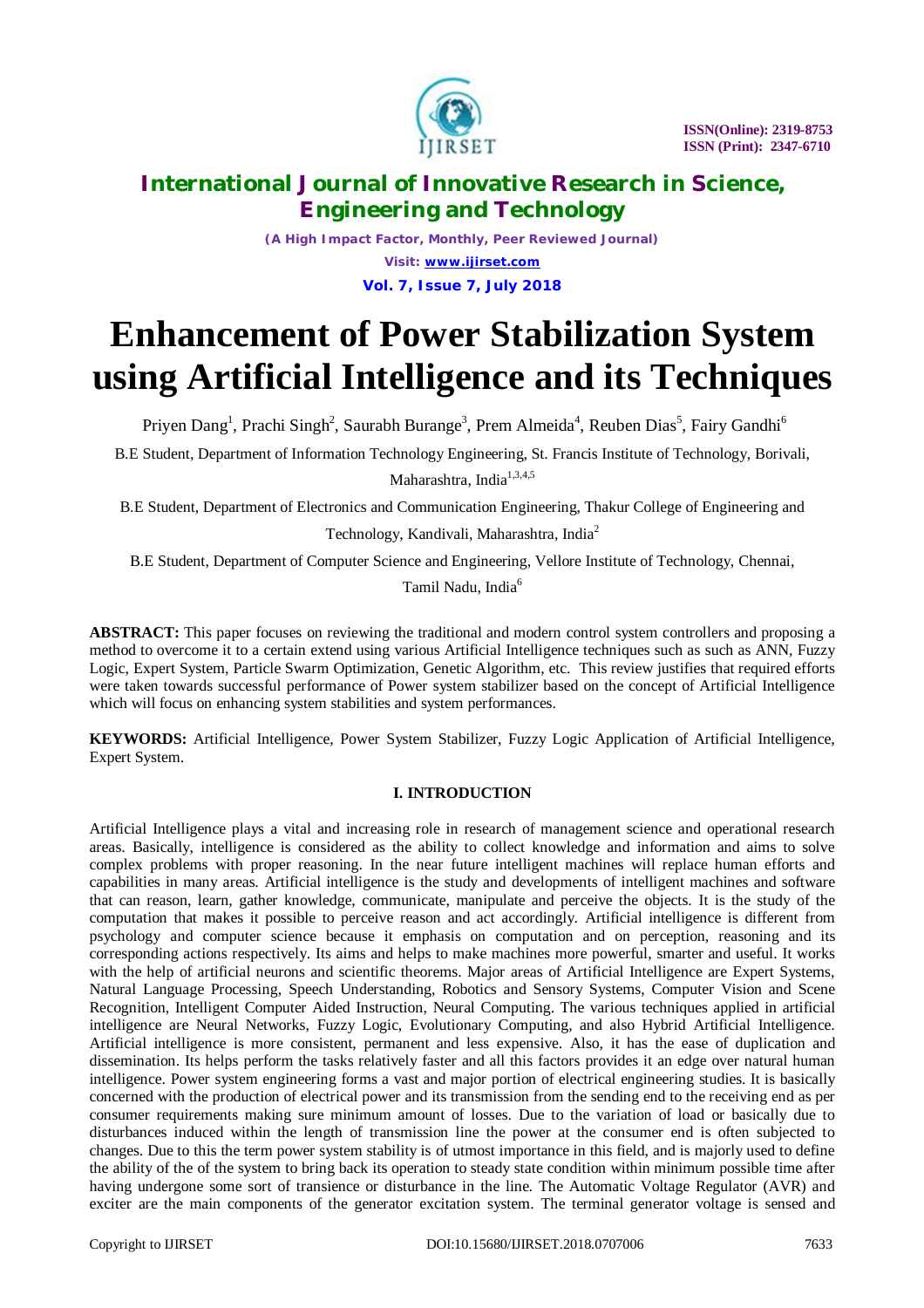

*(A High Impact Factor, Monthly, Peer Reviewed Journal)*

*Visit: [www.ijirset.com](http://www.ijirset.com)*

### **Vol. 7, Issue 7, July 2018**

compared with the reference voltage to control the exciter output subsequent to any disturbance the damper and the field winding attempt to damp rotor swing. The damping process repels by the negative damping torques introduced by AVR and due to this power system may expose undesirable oscillations or lose synchronism which is a point of major concern. For this concern, the Power System Stabilizer (PSS) become technologically advanced and expanded to serve for an effective functioning. Introducing an additional signal to provide a damping component that is in the phase with the rotor speed deviation is the main function of the PSS in the excitation system. Thus, this will further enhance the system stability by adding PSS device. Stabilizers that are developed according to classical and modern control theories are based on liberalized machine model. Power system on the other hand is a nonlinear, complex system and is subjected to different kinds of disturbances that yield unresolved issues and uncertain consequences in different power system problems. Furthermore with such limitations, it is difficult to stabilize power system efficiency by these kinds of PSSs. Therefore, other types of modern control techniques like adaptive controller are used to achieve better operating performance as distinguished from conventional stabilizers.

#### **II. POWER STSTEM STABILIZER**

#### **2.1 APPLICATION SUPPORT**

Excitation systems which have high gain and faster response times is capable of greatly aiding transient stability which can also be called as synchronizing torque but it can also reduce small signal stability which is alternatively known as damping torque. A positive effect is provided by Power system stabilizer (PSS) through damping generator rotor angle swings, which are in a broad range of frequencies in the power system. These frequencies ranges from low frequency intertie modes to local modes to intra-plant modes which typically ranges from 0.1-1.- Hz, 1.0-2.0 Hz, and 2.0-3.0 Hz respectively.

#### **2.2 TUNING MODES**

Through normal AVR control, Power System Stabilizer provides modulation of field voltage that damps out power and speed oscillations. The tuning study will help us to determine the optimum PSS settings, based on the particular generator, AVR settings, and also system characteristics. There is a need of special purpose detailed models for this analysis. A specific study was carried by us in order to determine if torsional filters are required and our studies determined the key adjustment of PSS phase compensation.

#### **2.3 TESTING OF POWER SYSTEM STABILIZER CONTROL**

Testing of the PSS is normally performed during plant commissioning. The test condition for PSS is at or near base load output of the plant. The testing of modern excitation systems is facilitated by the use of internal data recording and test signals. The basic types of tests usually performed are Step test in AVR Reference, Gain Margin test to determine PSS gain, Step test in AVR Reference.

#### **III. PROPOSED SYSTEM AND METHODOLOGY**

#### **3.1 FUZZY LOGIC CONTROLLER**

The concept of Fuzzy Logic was introduced in 1963 and is derived from fuzzy set theory. Infinite number of memberships is allowed in Fuzzy Set. A number between 0 and is used to indicate the degree of each membership for each element. Liberalization of nonlinear systems is the basic necessity to design traditional controllers. Furthermore, control laws are derived based on the new model and are used to control the system. Fuzzy logic controllers are nonlinear. Moreover, fuzzy logic controllers do not need a controlled plant model, and not sensitive to plant parameter variations. By using fuzzy logic, the human experience can be used in designing the controller. Fuzzy logic controllers are rule based. A stabilizer covers both heavy and light conditions and can be used to provide better performance than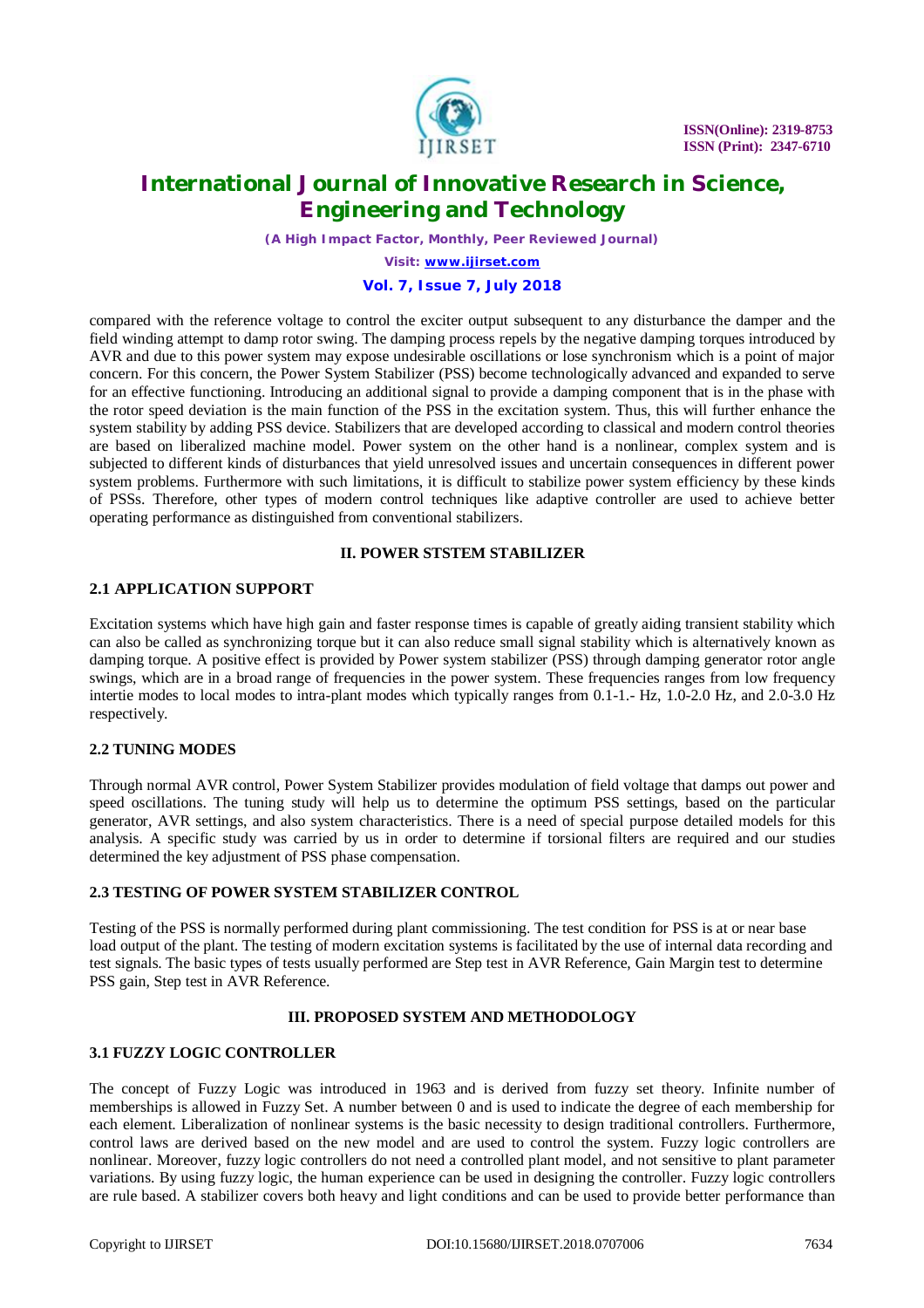

*(A High Impact Factor, Monthly, Peer Reviewed Journal)*

*Visit: [www.ijirset.com](http://www.ijirset.com)*

#### **Vol. 7, Issue 7, July 2018**

conventional PSS. In this study, two linear PSSs were developed based on the conventional frequency domain method to accommodate above conditions. Fuzzy reasoning was formed to find a single stabilize signal in such a way that the signal matches the operating condition optimally. An indirect adaptive fuzzy power system stabilizer was introduced by Hossein-Zadeh and Kalam. The power system was represented by two unknown nonlinear differential equations. Two fuzzy logic systems were built based on these equations and then the stabilizer was designed according to the same. Lyapunov's synthesis methods were applied to adapt the fuzzy logic systems. In order to adapt the stabilizer to different operating conditions, the rule-base was tuned on-line for Single Machine Infinite Bus and multi-machine power systems. Here, the controller parameters are estimated using the variable-structure algorithm. Fuzzy power system stabilizer with a new input signals are tie line connecting two areas and the speed deviation. The approach gave better dynamic performance compared to a conventional PSS and fuzzy PSS with a usual speed deviation and acceleration input signals. The cost and scanning time of the approach were reduced because the same signal can fed to each of the fuzzy logic PSSs. A new global tuning technique proposed by for fuzzy power-system stabilizers in a multi-machine power system in order to damp the power system oscillations. This technique is based on an iterative adaptive efficient partition algorithm. Numerical results show that this algorithm can find the optimal global solution faster than a conventional Genetic Algorithm. Wide area measurement system can be used to improve large scale power system performances.

#### **3.2 ARTIFICIAL NEURAL NETWORK CONTROLLER**

An artificial neural network is a mathematical model or computational model and is based on Biological neural networks. It consists of a number of simple nodes which are alternatively called as neurons connected together to form either a single layer or multiple layers. The connections between neurons are weights that should be necessarily trained. Feedback Connections are the connections from one layer back to a previous layer, and connections between neurons in the same layer. There are different types of Neural Networks and a Neural Network is said to be feed-forwarded network if the input and intermediate signals are always propagated forwards i.e. the information moves from input to output through hidden layers in forward direction without any loops. A recurrent Neural Network is basically a network that has more than one cycle. Artificial Neural Network is an effective tool and is used for many years for identification and control of complex systems. Neural network when sufficiently trained may be used as controller instead of conventional PSS. In order to achieve good performance, the Neural Network must be trained for different operating conditions to tune the parameters of the conventional Power System Stabilizers. The process of learning using the conventional back propagation network under different conditions makes interference. It is important to overcome this drawback and to so it was proposed that a modular Neural Network can be used instead of back propagation network. This model consists of three local expert networks and a single gate network with three layers for each one. The Artificial Neural Network was trained directly from the input and output of the conventional PSS. The simulation results demonstrated that the modular Power System Stabilizer is more effective in damping system oscillations and provides good performances. In order to develop a neural adaptive Power System Stabilizer a feed forward neural network with single hidden layer were used. Furthermore each stabilizer basically comprises of two sub networks and they are Adaptive Neuro- Identifier and Adaptive Neuro- Controller and both this sub networks were trained using a back propagation algorithm. Radial basis function network has three layers and they are input layer, hidden layer and output layer. The hidden layer is trained at first using an unsupervised learning algorithm to find centers and widths of the radial basis functions for individual pattern units. To find the weights between the pattern units and the output units, the output layer is trained using supervised learning algorithm. Recurrent Neural Network stabilization controller was proposed in order to improve the transient stability of power systems under different operating conditions and parametric uncertainties and the proposed supplementary RNN controller was applied for both AVR and the governor. The signal output of first RNN was added to the PSS signal output for excitation control. The signal output of second RNN was used as a stabilizing signal for the governor system. The proposed approach applied to single-machine infinite bus. Its required large training time and also large number of neurons to design intelligent and smart controllers based on Artificial Neural Network due to complexity of large scale power systems. This raised the need to use generalized neurons to make a generalized neuron based adaptive power system stabilizers and the stabilizers was trained for the high range of operating condition and different disturbances. Gain scheduling technique was used to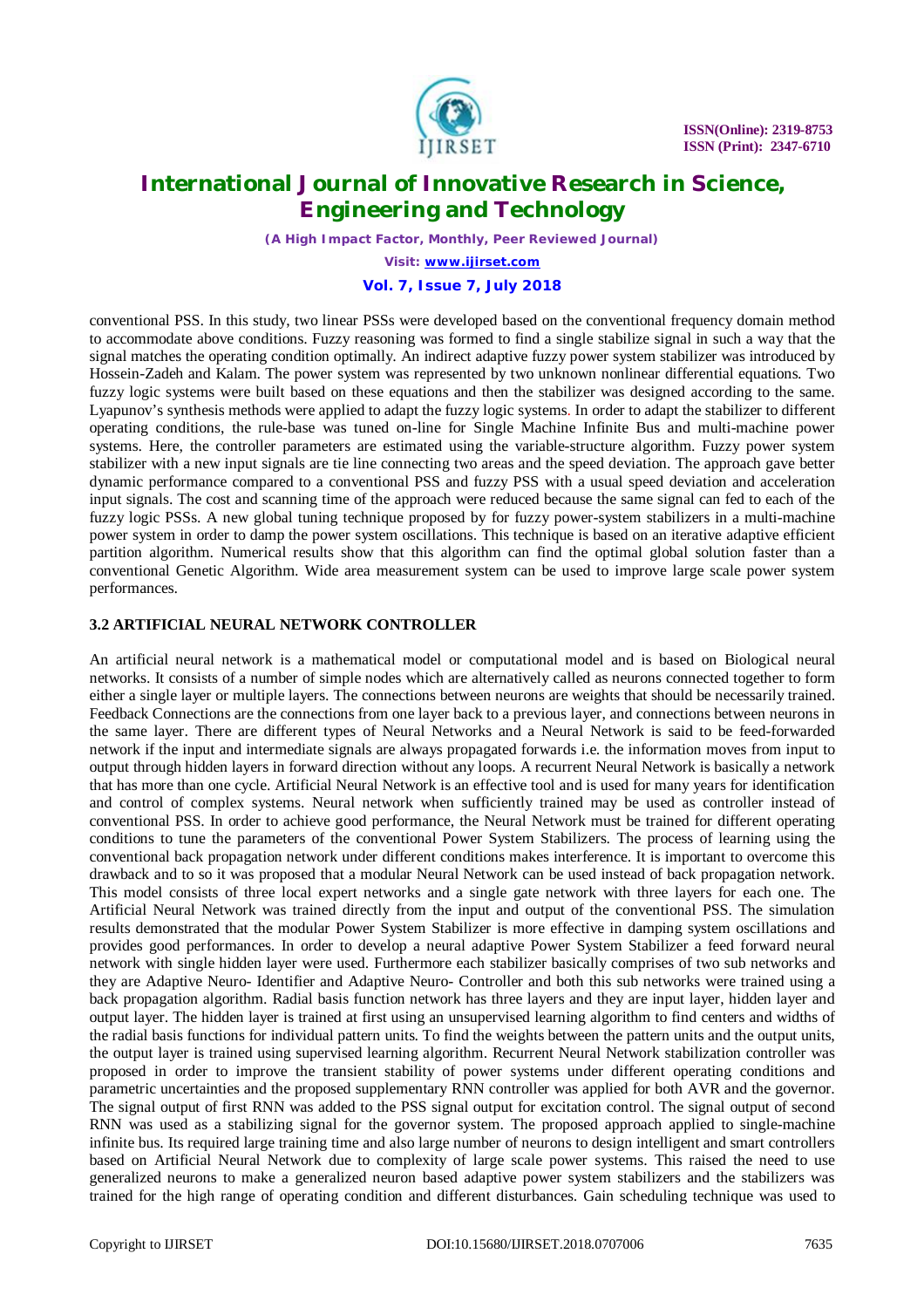

*(A High Impact Factor, Monthly, Peer Reviewed Journal)*

*Visit: [www.ijirset.com](http://www.ijirset.com)*

#### **Vol. 7, Issue 7, July 2018**

design Power system stabilizer in order to enhance the system performance because this type of stabilizers functions better than conventional Power system stabilizer. Further, it was proposed to use neural power system stabilizers which are basically trained using a set of gain scheduling PSS parameters. These parameters were obtained by applying poleplacement technique for different operating conditions.

### **3.3 OPTIMZATION BASED INTELLIGENT TECHNIQUES**

Different types of intelligent optimization techniques are used in order to search for optimal or maybe near optimal solutions for many power system problems which are bound to be taken in to consideration. The techniques used for this purpose are Genetic Algorithm Technique and Particle Swarm Optimization technique.

#### **3.3.1 GENETIC ALGORITHM TECHNIQUE**

Genetic Algorithm is a type of evolutionary algorithms used as a search technique to find an optimal or near optimal solution for many problems. It is categorized as global search heuristics. A Genetic Algorithm is implemented as an iterative procedure in which a population of function inputs which is alternatively called as strings is randomly selected. Then the population is used to create a new population in the string and the process is repeated in the next iterations. The process of creating a new population passes through selection, mating, and mutation operations.

#### **3.3.2 PARTICLE SWARM OPTIMIZATION TECHNIQUE**

It is one of the modern heuristic algorithms and also a population based evolutionary algorithm. Particle Swarm Optimization is motivated by the simulation of the social behavior of birds which sounds strange but true. Individual particles in the swarm with a position and velocity fly in a multidimensional search space. The velocity is continually adapted according to the corresponding particle's own experience and also the experience of other accompanying particles. It is expected that the particles will be flying in the course of finding better areas. It was further proposed that PSO technique can be used for tuning parameters of brushless exciter and lead-lag power system stabilizer.

### **3.4 HYBRID ARTIFICIAL INTELLIGENCE CONTROLLER**

As the name implies two or more artificial intelligent techniques are used to produce a hybrid intelligent system. In order to gain the required successful results such techniques are applied in series through cooperative interactions. In the last two decades hybrid systems are applied in engineering applications. Gain-scheduling PID stabilizer is proposed so as to enhance the stability of the power systems. A hybrid conventional Power System Stabilizer, a fuzzy logic based Power System Stabilizer and simple switching criteria was used in 1996. This approach applied was further to a SMIB under various transient disturbances including faults. The parameters of the proposed stabilizer were tuned on-line based on the speed error signal and its derivative. This controller was applied to SMIB and multi-machine power systems. Furthermore an adaptive fuzzy control was presented based on unsupervised learning neural nets for improving the generating unit transient of a hydro power system. By using appropriate means, a linguistic control strategy of optimal state-feedback regulator design was converted to a variable control strategy. The proposed controller contains a set of fuzzy logic based controller modules and a neural net classifier. The relationship between controller inputs and controller output was generated by using unsupervised learning of Neural Network and stored in a matrix called fuzzy associative matrix. The test inputs that are used to generate the input–output pairs in training neural network may not be rich enough to excite all modes of the system and the design of the traditional fuzzy logic controller requires a lot of trial and error and in order to avoid this drawback, Abido and Abdel-Magid proposed a fuzzy basis function network (FBFN) to develop Power System Stabilizer. Genetic Algorithm is applied so as to select and tune the optimal parameters of a neuro fuzzy Power System Stabilizer. Suitable fitness functions were employed to determine the optimal parameters of membership functions during the learning procedure. The proposed stabilizer was tested on SMIB system and the results have shown improving dynamic performances under different operating conditions. In many cases the initial fuzzy rules which are estimated according to the human experiences are tuned using feedback, but with insufficient information about the control system the trial and error may be necessary.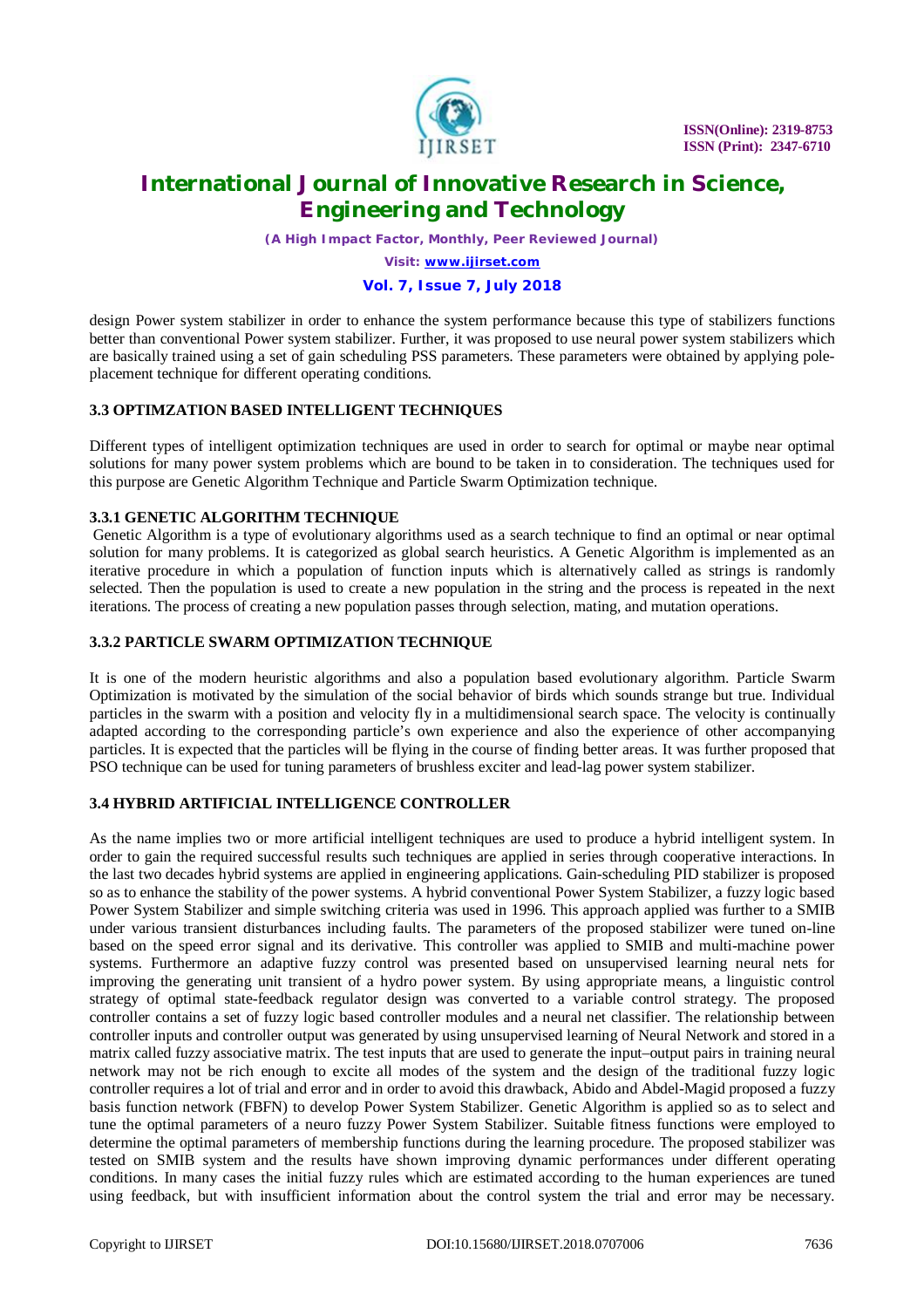

*(A High Impact Factor, Monthly, Peer Reviewed Journal)*

*Visit: [www.ijirset.com](http://www.ijirset.com)*

### **Vol. 7, Issue 7, July 2018**

Recently different techniques employed to avoid this drawback such as TS algorithm, PSO, and Evolutionary Algorithms. These techniques used by many researchers to design fuzzy Power System Stabilizer. The approach applied to SMIB and multi-machine power systems and the results reveal that the proposed fuzzy Power System Stabilizers has robust and adaptive performance under different operating conditions including three phase fault. A comprehensive study was presented to illustrate the possibility of implementing an adapting controller using different approaches. Adaptive Power System Stabilizer was designed based on purely analytic techniques, purely Artificial Intelligence techniques, and combination of the analytical and Artificial Intelligence techniques. These stabilizers are used to enhance the stability and damping oscillation of an electrical generating unit. These systems were implemented and tested in real-time on physical models in the Laboratory. Number of variables is based on the complexity of the power system. In a standard fuzzy system, the number of the rules and the complexity of the problem increase exponentially with the number of variables involved. To introduce linear relation between the number of variables and number of rules, a hierarchical fuzzy system can be used. This idea and innovation further motivated Caner et al. to propose the hierarchical fuzzy Power System Stabilizer. The stability can be enhanced by using this controller for SMIB system with more number of variables and also with appropriate number of rules. The Bacteria Foraging Optimization technique was used by to tune the parameters of both single-input and dual-input Power System Stabilizers. The conventional stabilizer and the three dual-input IEEE Power System Stabilizers were optimally tuned to obtain the optimal transient performances. Sugeno fuzzy logic was used for on-line, off-nominal operating conditions. Simulation results reveal and further proved that the transient performance of dual-input Power System Stabilizer is better than single-input Power System Stabilizers. In addition, the proposed BFO technique provides better transient performance compared to Genetic Algorithm. A robust adaptive fuzzy controller proposed by to design a PSS. Fuzzy logic was used to implement system with both nominal values and adaptive system. A feedback linearizationbased control law is implemented using the identified model. The gains of the feedback linearization controller were tuned using a particle swarm optimization technique. The proposed controller was tested on a 4-machine 2-area power system and the results show the ability of the proposed stabilizer in damping inter-area oscillation compared to conventional Power System Stabilizer. It was further proposed a particle swarm optimization technique for tuning of a fuzzy logic power system stabilizer by El-Zonkoly et al. The approach applied to multi-machine power system and simulation carried out. The results show that the stabilizer is successfully working under different loading and fault conditions.

#### **IV. CONCLUSION**

The field of artificial intelligence gives the ability to the machines to think analytically, using concepts. Tremendous contribution to the various areas has been made by the Artificial Intelligence techniques from the past many years. Artificial Intelligence will continue to play an increasingly important role in the various fields. This paper is based on the concept of artificial intelligence, areas of artificial intelligence and the artificial intelligence techniques used in the various fields specifically in medical prediction. Artificial Intelligence has several applications like it can be used in gaming, medical application and several others. It can also be used to build smarter products which will add to the benefit of people around. For example the construction of locomotion system for ALS patients requires Artificial Intelligence and it helps ALS patients to attain mobility just by using their thinking capability. Furthermore Artificial Intelligence can replace motion sensor based games as well in future. Our proposed system using the concept of Artificial Intelligence and its several techniques will help to enhance the performance of Power System Stabilizer. The controllers that are designed based on conventional control theory, modern control theory, and adaptive control theory are found to have certain restrictions and by contrast, the advantages of AI techniques convinced and encouraged many researchers to apply these techniques to solve the problems of Power system control and Stabilizers. This review is undertaken to explore and report that fast and accurate controllers developed using the concept of Artificial Intelligence techniques are required to maintain system stability and damping of oscillation and provide high-quality performance. Different types of Artificial Intelligence stabilizers are assessed and compared with other types of stabilizers in this study.